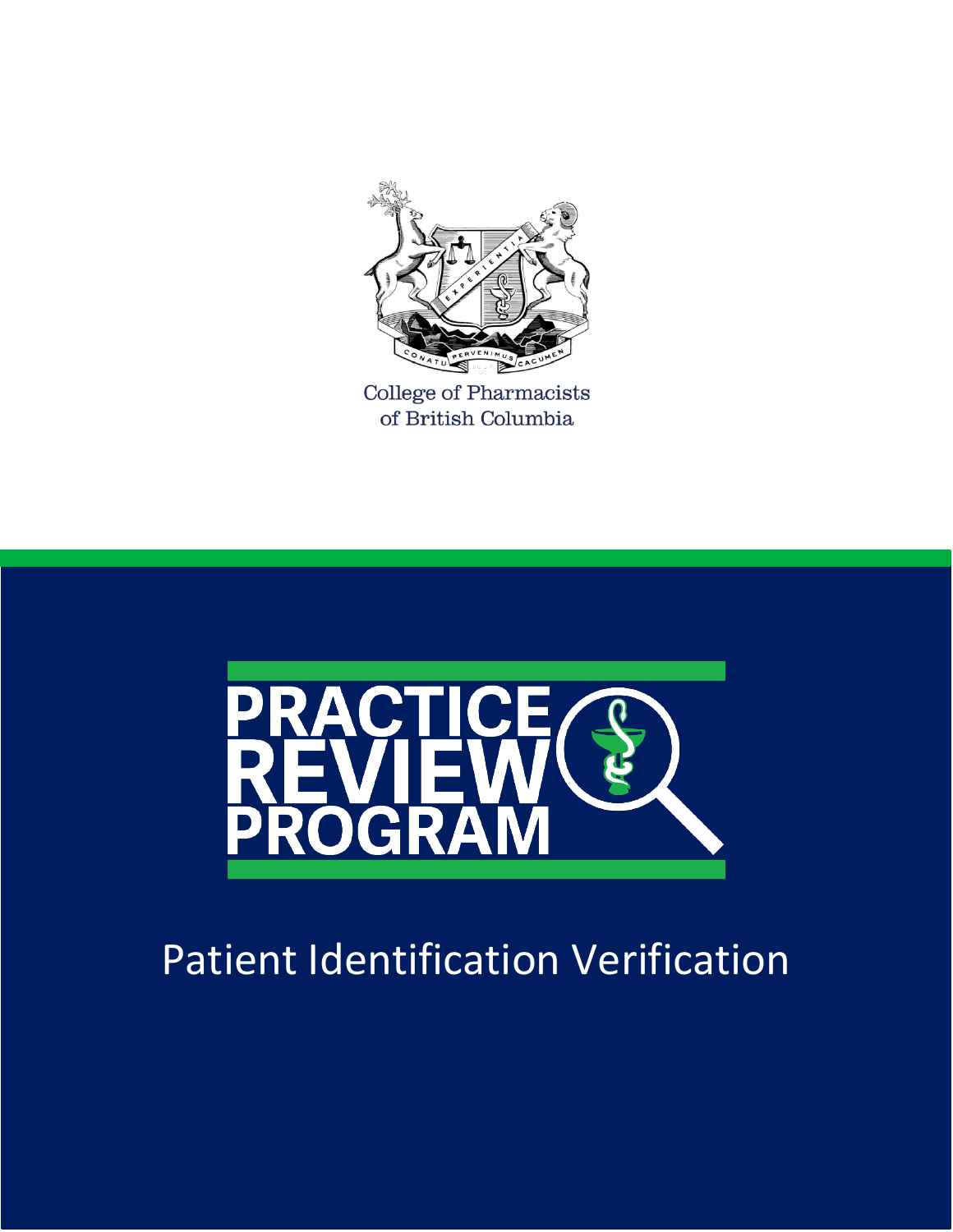

# Patient Identification Verification

*Pharmacy Operations and Drug Scheduling Act* (PODSA) Bylaws require that the identity of the patient is confirmed before providing pharmacy services.

As a pharmacist practising in the community, it is your duty and responsibility to make sure the *right person* gets the *right dose* of the *right drug* at the *right time*.

The *very first step* in providing pharmacy care is to positively identify the patient—be sure you have the *right person*. Without correctly identifying the patient, the rest of the steps in patient care and patient safety can be compromised.

## For NEW patients:

Unless you personally know the patient, you must *ask* for identification to create a patient profile at your pharmacy. Positive identification is best achieved by viewing one piece of primary ID or two pieces of secondary ID.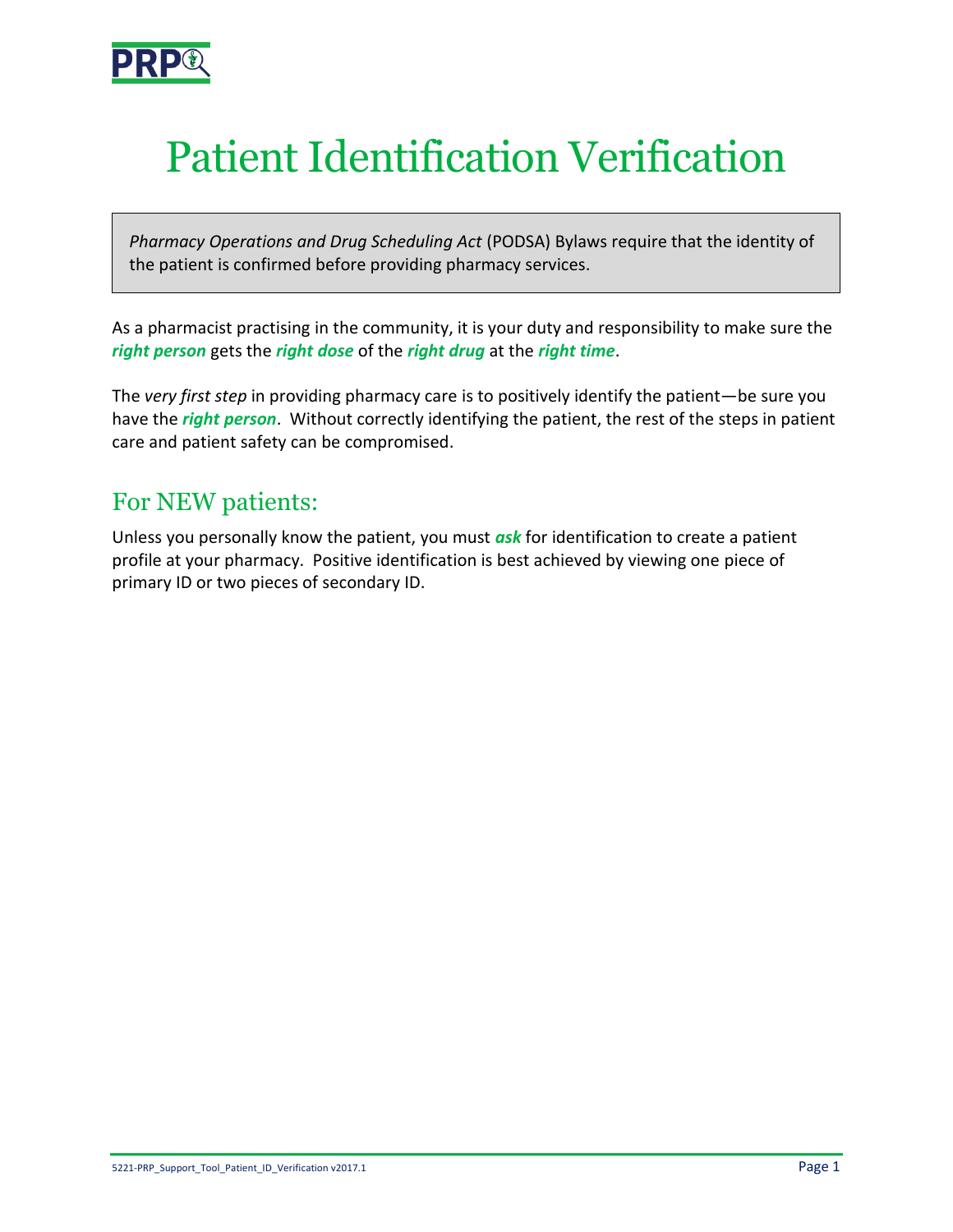

#### Primary Identification

- BC Services Card
- Driver's License
- Passport
- Provincial Identity Card issued by the Province of BC
- Police Identity Card issued by RCMP or Municipality
- Certificate of Indian Status Card
- Permanent Resident Card issued by the Government of Canada

#### Secondary Identification

- Care Card issued by the Province of B.C.
- Birth Certificate
- Canadian Citizenship Card
- Record of Landing of Permanent Residency
- Work/Visitor/Study Permit issued by the Government of Canada
- Naturalization Certificate
- Marriage Certificate
- Change of Name Certificate
- Identification or Discharge Certificate from External Affairs Canada or Canadian Armed Forces
- Consular Identity Card

*Note: Primary ID contains photo identification. BC Services Cards are acceptable as primary ID, but Care Cards are only acceptable as secondary ID.*

View the piece(s) of ID to verify the patient. For best practices, document that identification has been verified. It is not necessary to photocopy the ID or write down document numbers (eg. Driver's License number) as proof of verification.

## For RETURNING patients:

Before providing patient-specific pharmacy services, make sure you take reasonable steps to confirm the ID of the patient.

If you are unfamiliar with the patient, you should still ask for patient identification.

If you are familiar with the patient from a previous encounter, you can still take extra steps to verify identity. Ask for their date of birth, address or phone number to confirm their identity.

Ask open-ended questions, where the patient is required to give you the information. Avoid close-ended questions where the patient can simply answer with a yes or no. Sometimes,